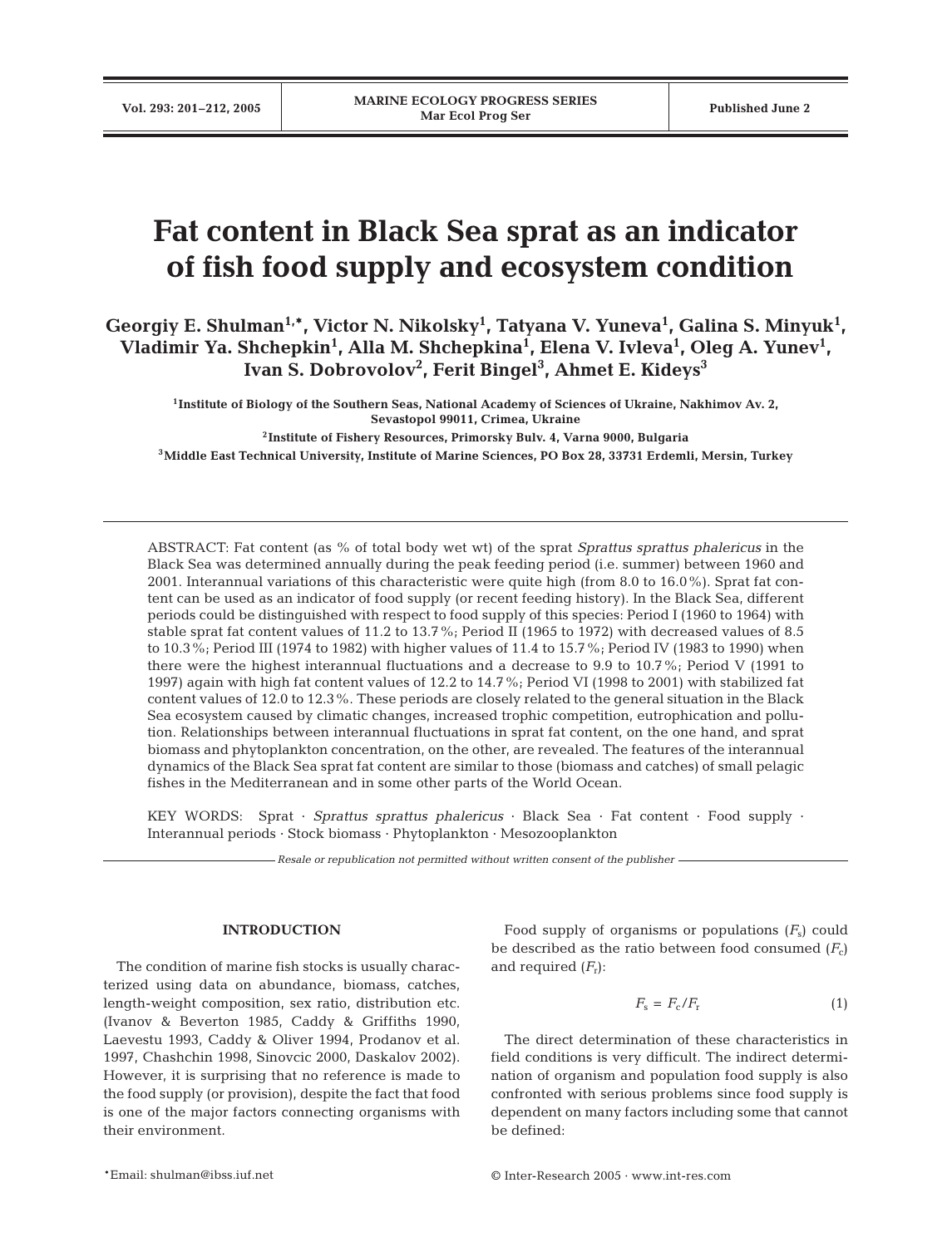$$
F_{\rm s} = f (A_{\rm b}, A_{\rm ba}, A_{\rm c1}, ..., A_{\rm cn}, T, L, ..., X_1, ..., X_n) \tag{2}
$$

where  $A<sub>b</sub>$  is the biomass of fodder organisms,  $A<sub>ba</sub>$  is their availability,  $A_{c1}$ , ...,  $A_{cn}$  is the biomass of consumers of own species as well as competitors of other species, *T* is temperature, *L* is illumination (which is especially important for aquatic organisms), and  $X_1, \ldots$ , *Xn* are undefined factors.

Nevertheless, there is a rather effective way of estimating food supply, which is the determination of one of the end products of the feeding process which reflects nutritional condition, such as weight increment ( $\Delta W$ ) and accumulation of energy reserves ( $\Delta E$ ). In the case of marine fish species, fat reserves can be examined:

$$
\Delta W, \, \Delta E = f \, (F_{\rm s}) \tag{3}
$$

Determining the weight increment in field conditions is also not an easy task; however, estimating fat content is an easy and useful method for evaluating the condition of fish. This process of energy accumulation begins every year almost from 'zero' following the spawning period and reaches a peak at the end of the intense feeding period. The content of reserve lipids at the time of feeding completion is, therefore, an integral indicator of conditions under which fish stocks or populations were fed (that is to say 'the food supply'):

$$
FAT = \int_{t_1}^{t_2} f(F_s) \mathrm{d}t \tag{4}
$$

Determination of fat content is widely used for evaluating fish condition (see reviews: Shulman 1960, Lovern 1964, Love 1970, 1980, Ackman 1980, Shatunovsky 1980, Kreps 1981, Sidorov 1983, Minyuk et al. 1997). Unfortunately, however, most of these investigations did not look at the problem from a food supply point of view. Among the very few papers that have been published on the characterization of the feeding history of fish are those in which the food supply of larvae of Atlantic sardine *Sardina pilchardus* (Fraser et al. 1988) and Californian anchovy *Engraulis mordax* (Hakanson 1989a,b) was estimated using lipid parameters.

Assessments of the food supply of several marine fish populations by determination of accumulated fat stores (fat content) have been carried out by some authors since the 1960s (Shulman 1963, 1974, Shulman & Love 1999). These investigations were devoted to Azov and Black Sea subspecies of European anchovy *Engraulis encrasicolus maeoticus* and *E. e. ponticus* (Shulman & Dobrovolov 1979) and Black Sea sprat *Sprattus sprattus phalericus* (Shulman et al. 1994, Minyuk et al. 1997). Sprat and anchovy are the 2 main small pelagic fish species of the Black Sea and have significant

effects on the ecosystem. Sprat is a cold-tolerant, planktivorous fish, spawning in winter and forming local populations. It feeds intensively in spring and at the start of summer (Svetovidov 1964), with considerable fat stores (about 10 to 15% of body mass; Shulman 1966) accumulating in June to August. We can characterize 'the degree of well-being' of sprat condition by estimating its fat content at the end of the intensive feeding period. Moreover, sprat condition in this period could be an indicator of the whole of the Black Sea's pelagic ecosystem.

The aim of our investigation was to trace the longterm changes in food supply of the Black Sea sprat stocks based on determination of their fat content dynamics. To this end, the objectives of investigation were to review how the characteristic studied was connected with (1) dynamics of sprat stock biomass, (2) dynamics of biomass of the lower trophic levels (i.e. zoo- and phytoplankton), and (3) stock condition of anchovy (the other mass pelagic fish in the Black Sea) as well as pelagic fishes of the Mediterranean and other basins of the World Ocean.

#### **MATERIALS AND METHODS**

The data on the Black Sea sprat fat content in this paper are based on samples obtained from the regions of main concentration of this species: the western coasts of Crimea (Region 1), the shelf zone of Romania and Bulgaria (Region 2), and the Caucasus coasts (Region 3) (Fig. 1). Fish were caught with trawling either by research or commercial vessels in summer (June to August) every year from 1960 until 2001 (excluding 1966, 1973, 1975 and 1993). Information about the samples obtained is presented in Table 1. A mean randomized sample of fish (about 100 ind.) was selected from every catch, which usually contained specimens of 60 to 90 mm in length. Fish were sorted at 5 mm size intervals, and then a minimum of 10 ind. from each size group were included in analyses. Hence, 4 to 5 dominant size groups were taken from every catch. Every group was separately homogenized. About 10 to 15 g of homogenate was dried in an oven at 100°C to a constant weight.

Fat content in dry matter was determined by the weight method with diethyl ether extraction in a Soxhlet apparatus (Ackman 1980) between 1960 and 1984. This method of extraction was adequate to investigate triacylglycerol levels, the main energy reserves in the fish of the family Clupeidae (Hardy & Mackie 1969, Ackman 1980, Minyuk et al. 1997), and a very appreciable component of the extracted lipids. A comparison of the results obtained by ether and chloroformmethanol (2:1) extractions was carried out (Minyuk et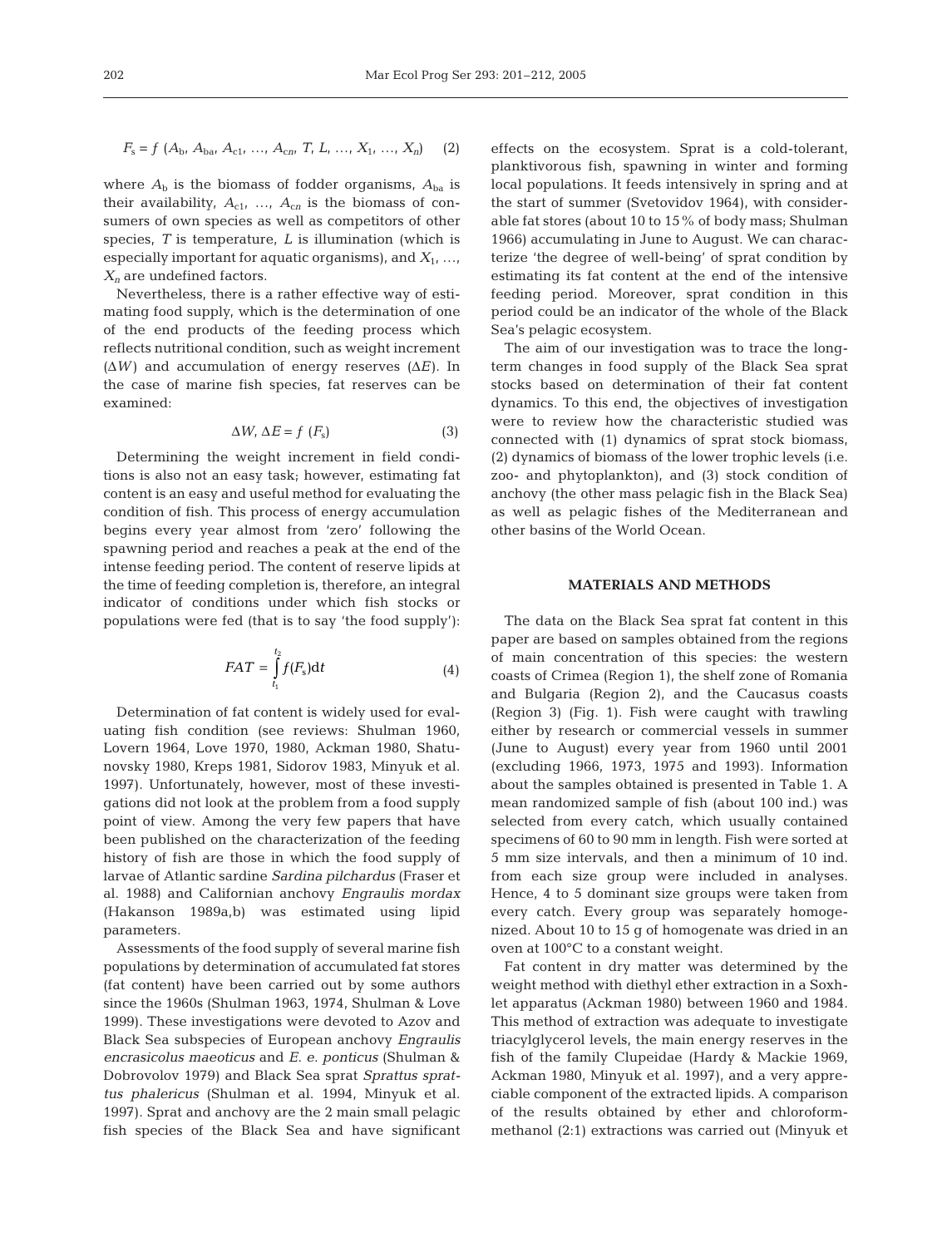

Fig. 1. Sprat sampling locations in the Black Sea. 1: northwestern part of the sea (off the eastern Crimea); 2: western part of the sea (off Romania and Bulgaria); 3: eastern part of the sea (off Caucasus)

Table 1. Number of analyzed samples

| Year  | Region<br>(sampling locations) | No. of<br>trawls |                |  |
|-------|--------------------------------|------------------|----------------|--|
| 1960  | 1, 2, 3                        | 12               | 34             |  |
| 1961  | 1, 2, 3                        | 11               | 24             |  |
| 1962  | 1, 2, 3                        | 11               | 34             |  |
| 1963  | 3                              | 3                | 7              |  |
| 1964  | 3                              | 1                | $\overline{2}$ |  |
| 1965  | 3                              | $\mathbf{1}$     | 3              |  |
| 1967  | 1, 3                           | $\overline{2}$   | 10             |  |
| 1968  | 1, 3                           | $\overline{2}$   | 10             |  |
| 1969  | 1, 3                           | $\overline{2}$   | 10             |  |
| 1970  | 1, 3                           | $\overline{2}$   | 10             |  |
| 1971  | 1, 3                           | $\overline{c}$   | 10             |  |
| 1972  | 1, 3                           | $\overline{2}$   | 10             |  |
| 1974  | $\sqrt{2}$                     | $\mathbf{1}$     | 5              |  |
| 1976  | $\overline{2}$                 | $\mathbf{1}$     | 3              |  |
| 1977  | 1, 2                           | 8                | 29             |  |
| 1978  | $\overline{2}$                 | $\mathbf{1}$     | 7              |  |
| 1979  | $\overline{2}$                 | $\overline{2}$   | 7              |  |
| 1980  | $\overline{2}$                 | $\overline{2}$   | $\overline{4}$ |  |
| 1981  | 1, 2                           | 10               | 44             |  |
| 1982  | 1, 2                           | 6                | 27             |  |
| 1983  | 1, 2, 3                        | 5                | 18             |  |
| 1984  | 1, 2                           | 6                | 22             |  |
| 1985  | 1, 2                           | 14               | 53             |  |
| 1986  | 2, 3                           | 12               | 54             |  |
| 1987  | 1, 2, 3                        | 15               | 57             |  |
| 1988  | 1, 2                           | 3                | 15             |  |
| 1989  | 1, 2                           | 4                | 22             |  |
| 1990  | 1, 3                           | 5                | 28             |  |
| 1991  | 1, 3                           | 3                | 13             |  |
| 1992  | 1, 3                           | $\overline{4}$   | 14             |  |
| 1994  | 1                              | 3                | 10             |  |
| 1995  | 1                              | 3                | 13             |  |
| 1996  | 1                              | 4                | 8              |  |
| 1997  | 1                              | 5                | 15             |  |
| 1998  | 1                              | 5                | 20             |  |
| 1999  | $\overline{1}$                 | 5                | 15             |  |
| 2000  | $\mathbf{1}$                   | 5                | 15             |  |
| 2001  | $\overline{1}$                 | 5                | 20             |  |
| Total |                                | 188              | 702            |  |

al. 1997). It was shown that the recovery ratio for sprat is 0.83:1. On the basis of the results obtained by ether extraction, the linear regression between fat *(Y)* and dry matter *(X)* content in sprat body was calculated  $(n = 300; r = 0.9)$  (Minyuk et al. 1997):

$$
Y = -13.28 + 0.84X\tag{5}
$$

were *Y* and *X* are expressed in % of wet wt. Since 1985, fat content was determined by a calculation method based on the data for dry matter content. This calculation method has allowed us to simplify the procedure applied, to make it easily available, rapid, and to apply it over a large collection of representative data. This made it possible to complete all analyses not only in a stationary laboratory but also on board the vessel. Later, the methods used will allow us to compare our results with a considerable massive data base on fat content of large number of fish species obtained from the beginning of the past century until the 1960s, when only the diethyl ether extraction method was widely used.

All 702 sprat samples were analyzed (about 19 000 fish) from 188 different catches (90, 56 and 42 catches from Regions 1, 2 and 3, respectively). Statistical analyses of the data obtained followed. Mean values of sprat fat content for every catch were calculated. Average fish fat content for every region was calculated on the basis of these mean values. Spatial variability of sprat fat content was estimated for those years for which there were samples from compared regions. As is pointed out in Table 1, simultaneous determination in all 3 regions was carried out for 5 years (1960 to 1962, 1983 and 1987); there are data for some other years (1967 to 1972, 1977, 1981, 1982, 1984 to 1986, 1988 to 1992) that are simultaneous for 2 regions. For each case, a null-hypothesis was put forward to check the absence of differences in sprat fat content from different regions by using single factor analysis of variance (ANOVA) and a 2-sample hypothesis testing for difference between 2 means (Zar 1984). For analysing the temporal (interannual) variability of data, factorial ANOVA was also used.

#### **RESULTS**

Average values and their standard errors of Black Sea sprat fat content during the intense feeding period (summer months) in 1960 to 2001 are represented in Table 2 for every region. Statistical analysis did not show significant spatial variations in fish fat content from different regions (excluding a single case in 1990) compared to interannual differences. The data for 3 regions were, therefore, pooled and further analyzed as a common temporal data set.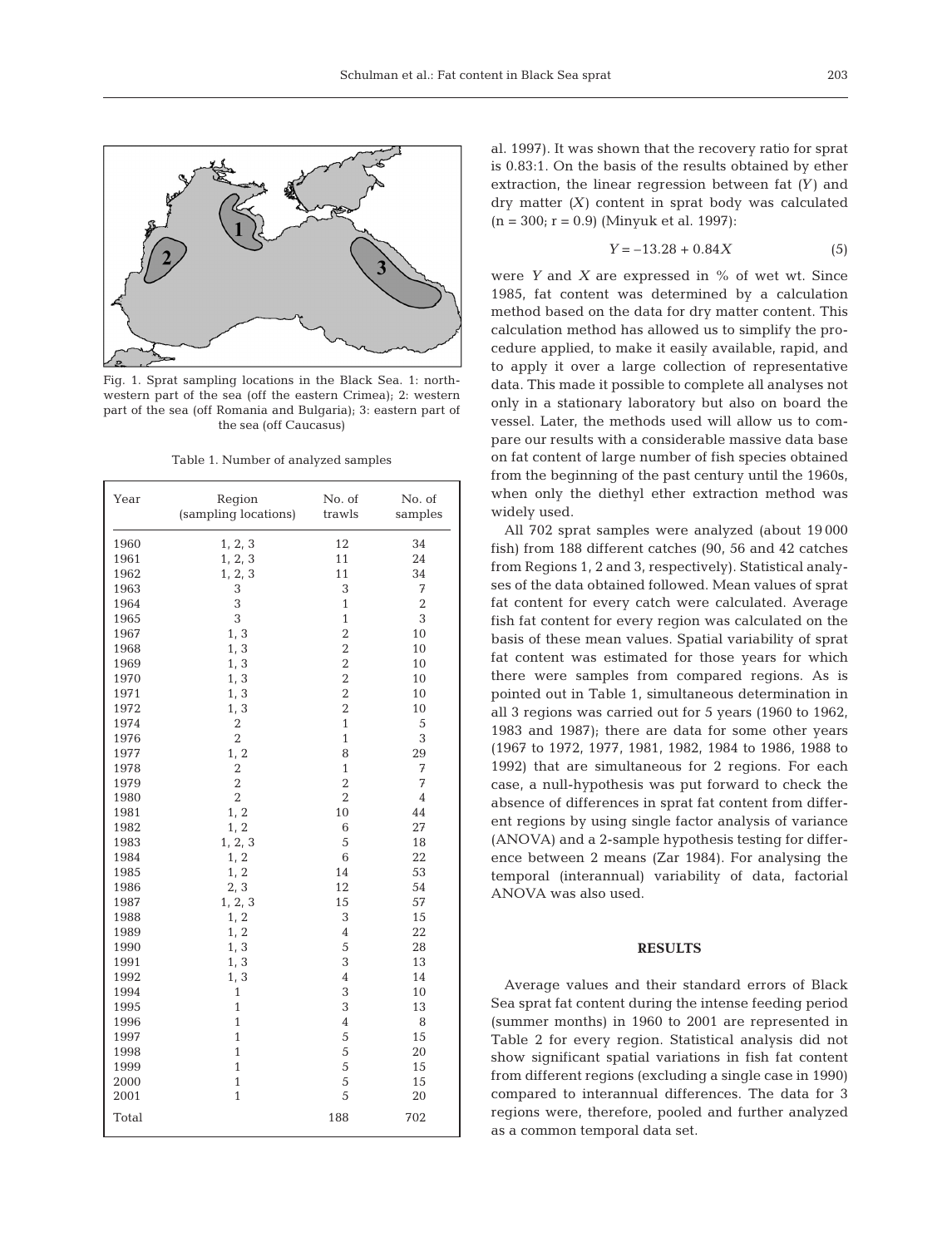Results of ANOVA on temporal variability showed that interannual variation was higher than spatial variation, being equal to  $465/713 = 0.652$ , i.e. about  $65\%$  of total dispersion (Table 3). The mean value of error for a single observation can be obtained as the square root of dispersion MS (within groups):

$$
sd = \sqrt{1.653} \approx 1.29\tag{6}
$$

An error for the mean value from several observations was then calculated with the formula:

$$
m = \frac{sd}{\sqrt{n}} \approx \frac{1.29}{\sqrt{n}} \tag{7}
$$

where *n* is the number of observations (catches) during the year. The values of standard errors calculated by this method are represented in the last column of Table 2.

The average long-term fat content of sprat was  $11.74 \pm 0.28\%$  but fluctuated considerably from year to year (interannual coefficient of variation CV = 14.6%). The analysis of the curve obtained allowed us to tentatively select several periods in interannual fat content dynamics of sprat (Fig. 2). Period I (1960 to 1964) was the 'start' of our examination when fat content values (range 11.2 to 13.7%) were generally higher than the interannual mean. Period II (1965 to 1972) was characterized by decreases in fat content to 8.5 to 10.3%. Period III (1974 to 1982) displayed increased fat content values from 11.4 to 15.7% (excluding 1979). In Period IV (1983 to 1990), fat content values again decreased and large interannual fluctuations occurred (range 9.9 to 12.8%). In

Period V (1991 to 1997), fat content recovered with high values of 12.2 to 14.7%, and in Period VI (1998 to 2001), excluding 1999, fat content values (range 12.0 to 12.3%) were close to the average magnitude for the entire long-term period.

Table 3. Results of ANOVA for interannual variability of sprat fat content

| Source of<br>variation                                 | <b>SS</b>  | df  | MS.   | F | р | F<br>critical |
|--------------------------------------------------------|------------|-----|-------|---|---|---------------|
| Between groups 464.97 37 12.567 7.604 0.000<br>(years) |            |     |       |   |   | 1.490         |
| Within groups<br>(years)                               | 247.90 150 |     | 1.653 |   |   |               |
| Total                                                  | 712.87     | 187 |       |   |   |               |

Table 2. Sprat fat content,  $\%$  of wet wt (mean  $\pm$  SE) from different regions

| Year                     |                                   | Region           | Average                           |                  |
|--------------------------|-----------------------------------|------------------|-----------------------------------|------------------|
|                          | 1                                 | $\overline{2}$   | 3                                 |                  |
| 1960                     | $12.32 \pm 0.35$                  | $11.50 \pm 0.64$ | $12.53 \pm 0.44$                  | $12.31 \pm 0.37$ |
| 1961                     | $10.77 \pm 1.31$                  | $11.81 \pm 0.71$ | $11.97 \pm 1.16$                  | $11.47 \pm 0.39$ |
| 1962                     | $12.97 \pm 0.95$                  | $12.74 \pm 1.16$ | $12.17 \pm 0.77$                  | $12.71 \pm 0.39$ |
| 1963                     |                                   |                  | $13.68 \pm 1.19$                  | $13.68 \pm 0.74$ |
| 1964                     |                                   |                  | 11.25                             | $11.25 \pm 1.29$ |
| 1965                     |                                   |                  | 8.97<br>$\overline{a}$            | $8.97 \pm 1.29$  |
| 1967                     | 10.38                             |                  | 10.20<br>$\overline{\phantom{0}}$ | $10.29 \pm 0.91$ |
| 1968                     | 8.36<br>$\equiv$                  |                  | 8.72<br>$\overline{\phantom{0}}$  | $8.54 \pm 0.91$  |
| 1969                     | 10.00<br>$\overline{\phantom{0}}$ |                  | 9.62<br>$\overline{a}$            | $9.81 \pm 0.91$  |
| 1970                     | 9.40<br>$\overline{\phantom{0}}$  |                  | 9.34<br>$\equiv$                  | $9.37 \pm 0.91$  |
| 1971                     | 8.52<br>$\equiv$                  |                  | 9.00<br>$\overline{\phantom{0}}$  | $8.76 \pm 0.91$  |
| 1972                     | 9.24                              |                  | 8.84                              | $9.04 \pm 0.91$  |
| 1974                     |                                   | 11.40            |                                   | $11.40 \pm 1.29$ |
| 1976                     |                                   | 11.95            |                                   | $11.95 \pm 1.29$ |
| 1977                     | $12.31 \pm 0.70$                  | $14.57 \pm 0.39$ |                                   | $13.16 \pm 0.45$ |
| 1978                     |                                   | $11.89 \pm -$    |                                   | $11.89 \pm 1.29$ |
| 1979                     |                                   | $10.58 \pm 0.02$ |                                   | $10.58 \pm 0.91$ |
| 1980                     |                                   | $14.12 \pm 0.27$ |                                   | $14.12 \pm 0.91$ |
| 1981                     | $15.67 \pm 0.25$                  | $15.71 \pm 0.36$ |                                   | $15.69 \pm 0.41$ |
| 1982                     | $13.22 \pm 0.49$                  | $12.56 \pm 0.32$ |                                   | $13.00 \pm 0.52$ |
| 1983                     | $9.11 \pm 0.31$                   | $11.85 \pm 0.37$ | 10.37                             | $10.46 \pm 0.57$ |
| 1984                     | $12.26 \pm 0.34$                  | $10.77 \pm 0.19$ |                                   | $11.76 \pm 0.52$ |
| 1985                     | $11.96 \pm 0.14$                  | $12.84 \pm 0.28$ |                                   | $12.72 \pm 0.34$ |
| 1986                     |                                   | $10.77 \pm 0.56$ | $11.69 \pm 0.24$                  | $11.54 \pm 0.37$ |
| 1987                     | $9.91 \pm 0.21$                   | $9.85 \pm 0.26$  | $9.92 \pm 0.85$                   | $9.88 \pm 0.33$  |
| 1988                     | 13.75                             | $12.28 \pm 0.84$ |                                   | $12.77 \pm 0.74$ |
| 1989                     | 10.24<br>$\frac{1}{2}$            | $12.84 \pm 0.76$ |                                   | $12.19 \pm 0.64$ |
| 1990                     | $9.88 \pm 0.30$                   |                  | 13.62                             | $10.63 \pm 0.57$ |
| 1991                     | $13.39 \pm -$                     |                  | $12.10 \pm 0.58$                  | $12.53 \pm 0.74$ |
| 1992                     | $14.57 \pm 0.62$                  |                  | 15.13                             | $14.71 \pm 0.64$ |
| 1994                     | $12.16 \pm 0.57$                  |                  |                                   | $12.16 \pm 0.74$ |
| 1995                     | $13.34 \pm 0.11$                  |                  |                                   | $13.34 \pm 0.74$ |
| 1996                     | $13.34 \pm 0.22$                  |                  |                                   | $13.34 \pm 0.64$ |
| 1997                     | $13.73 \pm 0.17$                  |                  |                                   | $13.73 \pm 0.57$ |
| 1998                     | $12.31 \pm 0.21$                  |                  |                                   | $12.31 \pm 0.57$ |
| 1999                     | $9.97 \pm 0.10$                   |                  |                                   | $9.97 \pm 0.57$  |
| 2000                     | $12.14 \pm 0.11$                  |                  |                                   | $12.14 \pm 0.57$ |
| 2001                     | $11.98 \pm 0.50$                  |                  |                                   | $11.98 \pm 0.57$ |
| Overall average $\pm$ SE |                                   |                  | $11.74 \pm 0.28$                  |                  |



Fig. 2. *Sprattus sprattus phalericus*. Long-term variability of fat content of the Black Sea sprat and main periods (bottom of figure) in its dynamics. Values are mean ± SE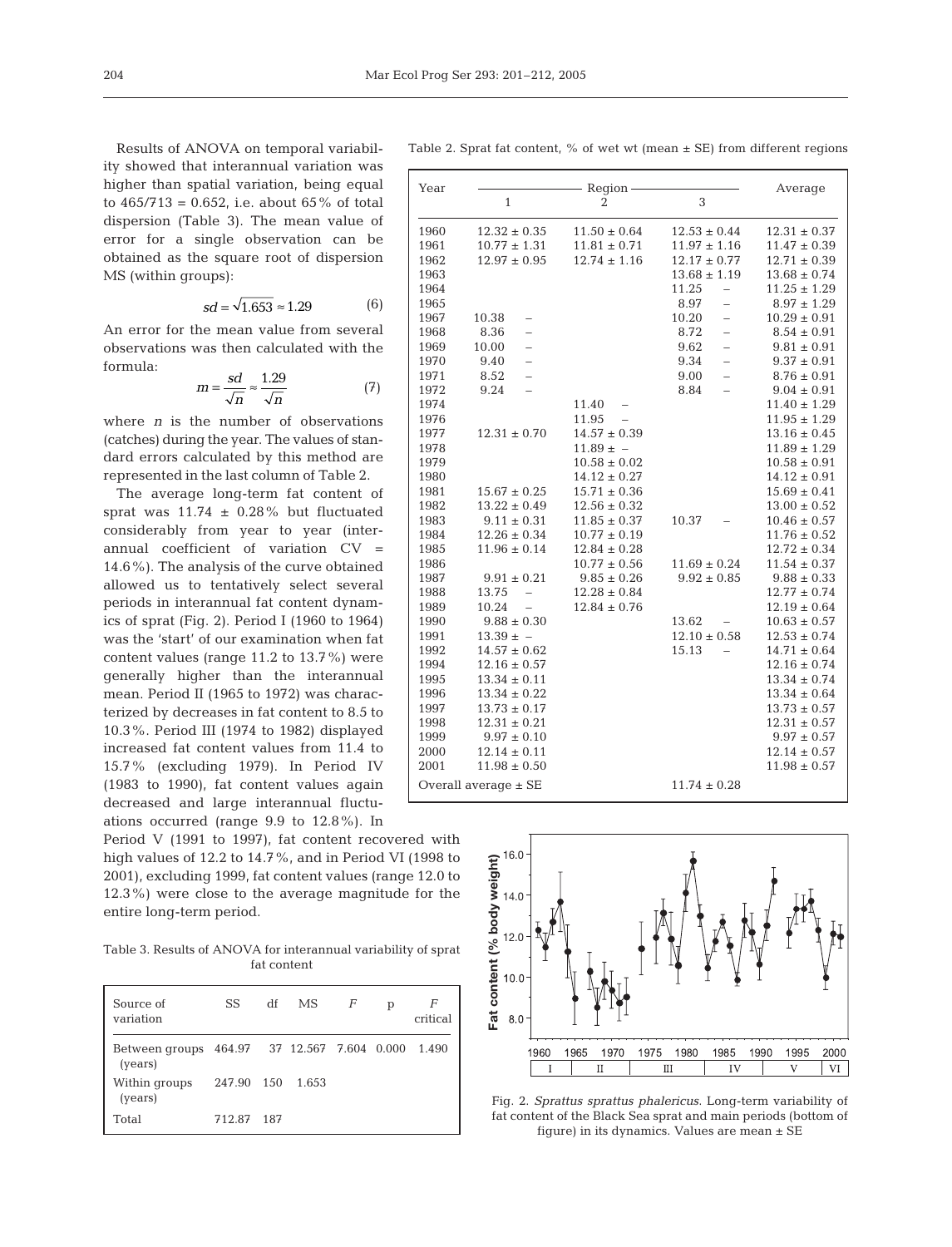

Fig. 3. *Sprattus sprattus phalericus*. (A) Long-term variability of sprat stock biomass in the Black Sea (after Domashenko et al. 1985, Chashchin 1998); (B) relationship between sprat fat content and stock biomass. The correlation coefficient was estimated without including the data corresponding to 1986 and 1987

## **DISCUSSION**

# **Relationship between sprat fat content and some other parameters of the Black Sea ecosystem**

The dynamics of the Black Sea sprat fat content are, to a large degree, similar to the long-term changes of stock value (biomass) of this fish, as determined from acoustical surveys and catches undertaken by the Kerch Institute of Marine Fishery and Oceanography, YugNIRO (Domashenko et al. 1985, Chashchin 1998) (Fig. 3A). Both fat content and stock biomass were at low levels in the second half of the 1960s and the beginning of the 1970s. The values of both parameters increased during most of the 1970s, the highest levels being reached at the beginning of the 1980s. Strong fluctuations in fat content and stock biomass were observed during the 1980s, followed by a decrease to low levels in 1990, and an increase in the following years. Two years (1986 and 1987) do not correspond to the general trend; high sprat biomass but low fat content values were obtained, the reasons for which are discussed in the next section. Overall, a positive relationship was revealed between fat content and sprat biomass (Fig. 3B). If the 2 years noted above are excluded from the analysis, the correlation between these parameters is rather high ( $r = 0.65$ ;  $p < 0.001$ ).

In the Black Sea, sprat feed on mesozooplankton. The data on long-term variability of fodder (i.e. edible, excluding mass occurring gelatinous dinoflagellate *Noctiluca scintillans*) mesozooplankton biomass since 1960 until 1988 in the north-western part of the Black Sea (one of the feeding regions for planktivorous fishes) are represented in Fig. 4 (Kovalev et al. 1998). For most of the investigation period, a resemblance between data on mesozooplankton density and on fat content or sprat

stock biomass was not observed. However, a positive trend between the dynamics of sprat fat content and phytoplankton biomass (Mikaelyan 1997) in the Black Sea was revealed (Fig. 5).

#### **Sprat fat content as an indicator of stock condition**

The data on the long-term dynamics of fat content in sprat stock show that its food supply in the Black Sea fluctuates considerably. A decrease in sprat fat content and consequently in food supply is observed between the first half of the 1960s and the early 1970s. During this period, concentrations of phytoplankton were stable and low (Mikaelyan 1997), or even decreased (Bryantseva et al. 1996). Primary production was also reported to be low during this period (Vedernikov & Demidov 1993). Sprat stock biomass (according to surveys in May) were low (Domashenko et al. 1985,



Fig. 4. Long-term variability of food mesozooplankton biomass (without *Noctiluca*) in the north-western part of the Black Sea (after Kovalev et al. 1998)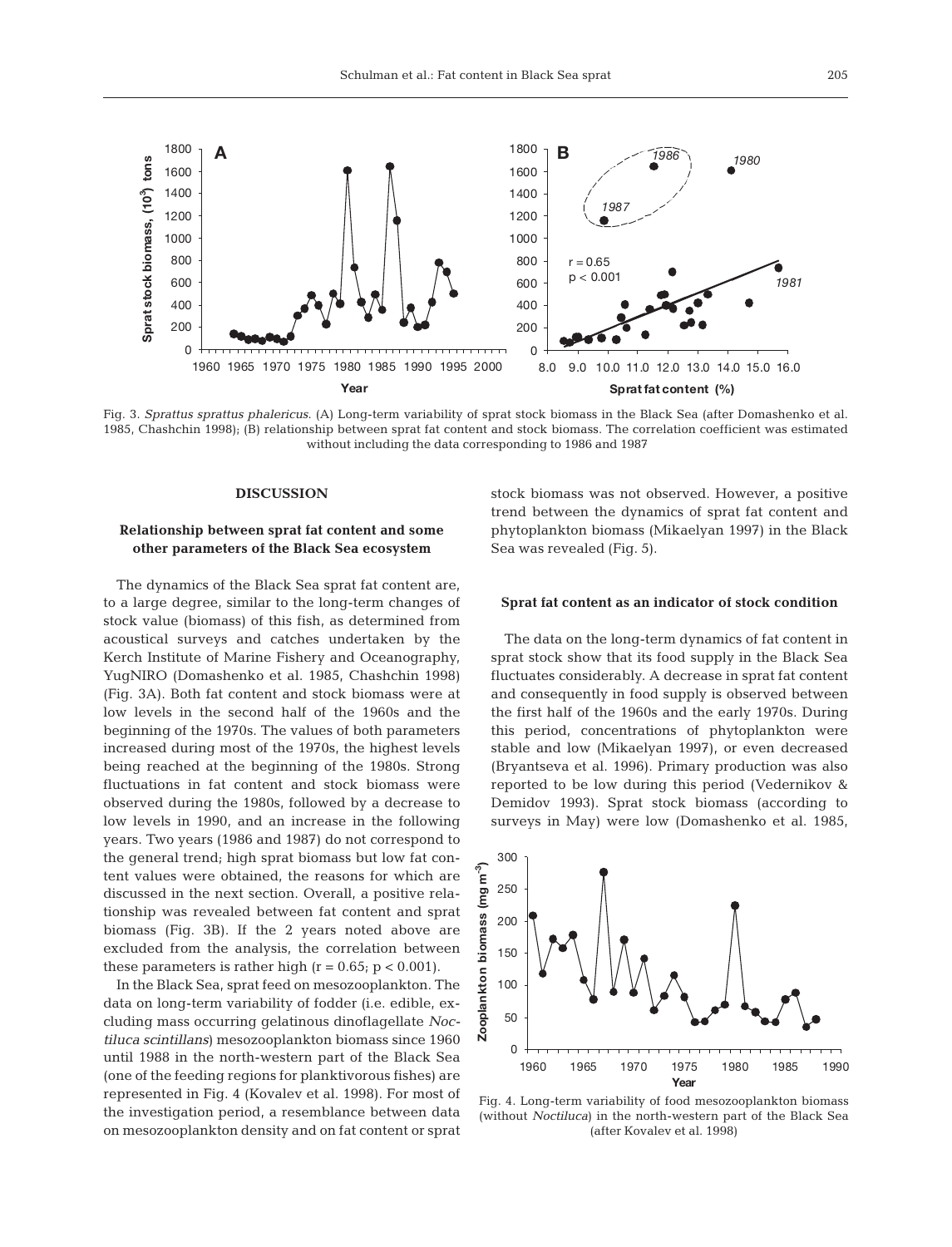

Fig. 5. (A) Long-term variability of total phytoplankton biomass in the Black Sea (after Mikaelyan 1997); (B) relationship between sprat fat content and phytoplankton biomass in the Black Sea

Chashchin 1998). In the Black Sea, the second half of the 1970s and the entire 1980s were characterized by an increase in eutrophication (Vinogradov et al. 1992, Zaitsev 1993, Sorokin 2002). In the beginning, the eutrophication was accompanied by an increase in sprat fat content and stock biomass (Period III, especially in 1980 and 1981), and then with strong fluctuations in sprat fat content and stock biomass (Period IV)<sup>1</sup>. These years were also characterized by a rise in phytoplankton concentration (Mikaelyan 1997). The decrease in sprat fat content and biomass in 1983 was probably caused by an outburst in the abundance of the medusa *Aurelia aurita*, the major competitor of planktivorous pelagic fishes including sprat (Mironov 1971, Anninsky 1990, Niermann et al. 1994).

An analogous situation occurred at the end of the 1980s and the beginning of the 1990s when a mass explosion of the alien ctenophore *Mnemiopsis leidyi* undermined the food base of the planktivorous fishes (Vinogradov et al. 1992, Zaitsev 1993, Sorokin 2002). The data points for 1986 and 1987 differed considerably from the others (see Fig. 3B); this could be explained as follows: the food supply was decreased due to the extremely high sprat biomass in these 2 years.

Undoubtedly, the dynamics of fat content demonstrate the strong trophic competitive relationships of sprat in the Black Sea at the interspecies as well as the intraspecies levels. Long-term fluctuations of fat content show the limiting significance of food supply in the

biology of this species. If this were not the case, sprat fat content at the peak feeding period would only exhibit insignificant changes. Surely, this is not only valid for Black Sea sprat but also for all living organisms for which reserve lipids can provide the main sources of energy. In contrast to sprat, data on fat content of anchovy (another species occurring in high numbers in the Black Sea pelagial) are scarce for comparative studies. However, similar to sprat, the biomass of anchovy first increased during the 1970s and the early 1980s, and then sharply decreased at the end of the 1980s and the beginning of the 1990s (Domashenko et al. 1985, Prodanov et al. 1997, Chashchin 1998, Kideys 2002).

What are the reasons for the similarity in the longterm dynamics of the Black Sea sprat fat content with its stock dynamics (and with that of anchovy) as well as with phytoplankton biomass? First of all, there is undoubtedly a food supply effect on fish population via 2 channels: (1) accumulation of energy stores and (2) improving conditions for maturation, spawning and growth as a result of provision of reproductive and somatic processes with substance and energy. Energy stores are also undoubtedly significant for the survival of adult individuals during spawning and food deficiency (Shulman 1974, Shulman & Love 1999). It is more difficult to explain similar long-term changes of sprat fat content with anchovy stock biomass. Surely both species show spatial and temporal variations (e.g. as opposed to cold-tolerant sprat, warm-tolerant anchovy increase in biomass in the second half of the year). One could assume that the main pelagial components would respond similarly to strong external influences in any ecosystem, including the Black Sea. In the present case, sprat is an 'indicator' species that

<sup>1</sup>Dynamics of sprat biomass in the 1960s, 1970s and start of 1980s that were obtained from May stock surveys by Yug-NIRO (Domashenko et al. 1985) are somewhat different from data obtained for the entire sea estimated from several averaging methods (Prodanov et al. 1997)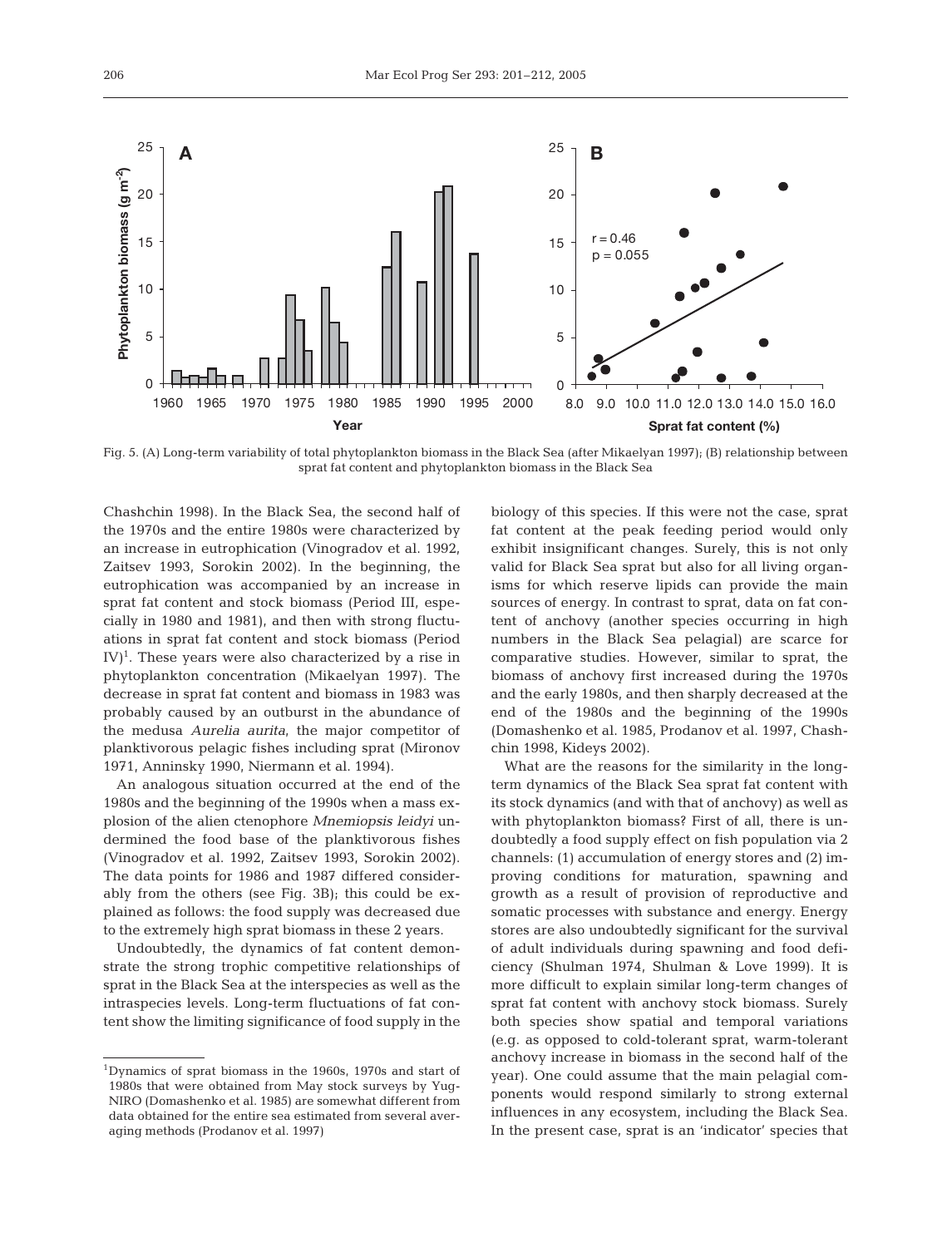characterizes the condition of the Black Sea pelagic ecosystem as a whole. The most difficult aspect to explain is the absence of complete correspondence in the general trend between the interannual dynamics of sprat fat content and biomass of total phytoplankton (Mikaelyan 1997) or chlorophyll *a* concentration (Yunev et al. 2002), as well as of the dynamics of nutrient concentrations (Konovalov et al. 1999). In the 1970s, these parameters varied in the same direction. In 1980, a strong rise of sprat stock biomass and its high fat content corresponded well with a relatively high summer concentration of phytoplankton (Mikaelyan 1997), as well as with a high phytoplankton biomass during the winter-spring period (Bryantseva et al. 1996). In the following years, however, peak values in phytoplankton biomass did not correspond to sprat fat content. This was particularly clear in 1988 to 1990 when the mass explosion of the ctenophore *Mnemiopsis leidyi* occurred (Niermann et al. 1994, Shiganova et al. 2001, Kideys 2002). However, this case also has a wellgrounded explanation. The steady increase in eutrophication in the 1970s led to a high nutrient saturation in the 1980s (Prodanov & Daskalov 1992, Vinogradov et al. 1992, Zaitsev 1993, Sorokin 2002). This eutrophication, which affected all levels in the trophic chain, caused the abundance and biomass of pelagic planktivorous fishes (anchovy and sprat) as well as those of competing animals at the same trophic level (i.e. *Aurelia aurita* and later *M. leidyi)* to increase. We can classify all these species in the upper trophic level for the Black Sea. Strictly speaking, there are higher trophic level animals such as predator fishes (e.g. horse-mackerel), sea birds and dolphins in this ecosystem, but their overall significance on the adjacent trophic level is not substantial (Sorokin 2002). According to some investigations, pelagic fishes (i.e. mainly anchovy and sprat) consume no more than 10% of the food zooplankton production in the Black Sea (Shulman & Urdenko 1989, Shulman & Love 1999, Sorokin 2002). In contrast, the medusa *Aurelia* and the ctenophore Mnemiopsis in the period of their peak explosion consumed up to 60% of the fodder zooplankton production (Anninsky 1990, Finenko et al. 2001, Sorokin 2002). Gelatinous organisms, being a cul-de-sac in the food chain, are in strong competition with planktivorous fishes, resulting not only in a decrease in fish stocks but also in the accumulation of fat reserves. It was for this reason alone that sprat fat content during the 1980s exhibited such sharp interannual fluctuations. We call these years the 'period of the rolling boat' (Period IV).

Over the next few years, a stabilization in *Mnemiopsis* abundance (Kideys & Romanova 2001, Shiganova et al. 2001) led to the recovery of the food base of planktivorous fishes. Sprat stock biomass and fat content, therefore, increased (Periods V and VI) as did anchovy

catches (Kideys et al. 1999). The data on chlorophyll *a* concentration were also in agreement with these events (Yunev et al. 2002), when the increased levels of mesozooplankton kept the primary production at moderate levels in response to the decreased nutrient input from major rivers.

It is worth noting the absence of similarity in interannual variations between sprat fat content (or sprat biomass) and food zooplankton biomass; this was contrary to expectations. The matter is complicated by the fact that these 2 trophic links are directly connected within a 'predator–prey' relationship and, therefore, mutually influence each other. Their interactions thus depend to a considerable extent on whether bottom-up or top-down processes prevail (Oguz et al. 2001). This is especially clear with respect to the Black Sea sprat. A steady decrease in the mesozooplankton biomass in the Black Sea pelagial stocks from the middle of the 1960s to the end of the 1980s was accompanied by sharp increases in sprat stocks and fat content values, that is to say in food supply. This paradoxical phenomenon is demonstrated in Fig. 6, which reflects the dynamics of the ratio between the biomasses of food mesozooplankton and sprat. It is clearly shown that this ratio sharply decreased (>5-fold) at the beginning of the 1970s in comparison to the preceding years and did not recover until the end of the 1980s. From Eqs. (2) to (4), it can be seen that this does not imply a worsening of sprat food supply, as during this period an increase in sprat biomass and fat content was observed, demonstrating an improvement in feeding conditions. Mesozooplankton biomass is controlled by predators (i.e. top-down), not so much by sprat, but to a higher degree by gelatinous organisms which graze



Fig. 6. Long-term changes in the ratio between the food mesozooplankton concentrations  $(g m^{-2})$  in the north-western part of the Black Sea and total sprat biomass  $(g m^{-2})$ . The data presented in Figs. 3A & 4 were recalculated using an average layer of 50 m depth for mesozooplankton and a total sea area of  $423 \times$  $10<sup>3</sup>$  km<sup>2</sup> for sprat to obtain dimensionless values of the ratio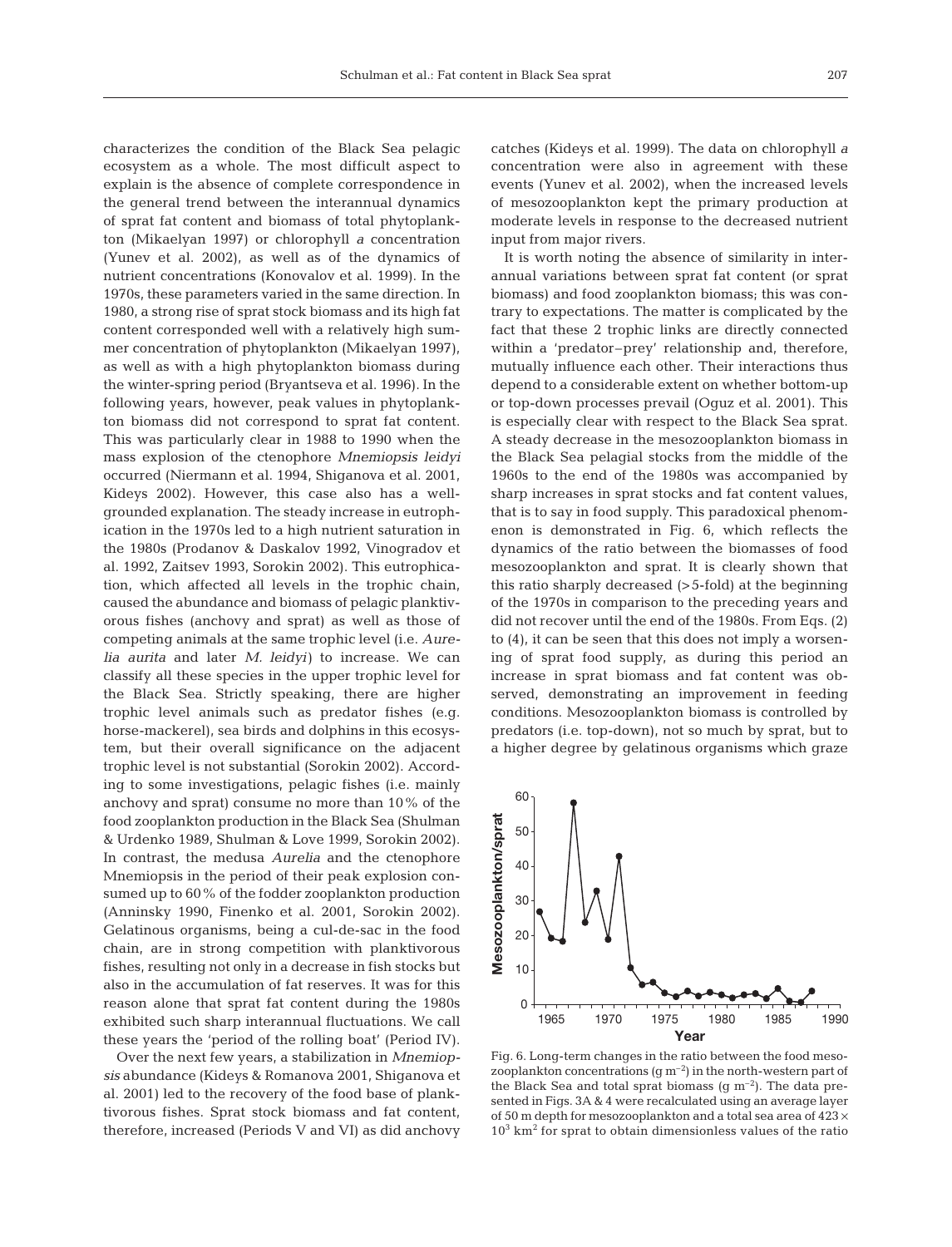considerably more on mesozooplankton than do small pelagic fishes. This fact provides additional confirmation of the considerable structural changes which occurred in the Black Sea at the beginning of the 1970s and brought about a transformation in the whole pelagic ecosystem (Vinogradov et al. 1992, Zaitsev 1993, Sorokin 2002). Based on analyses of the longterm dynamics of the main components of the Black Sea ecosystem as well as on results of modeling, considerable changes occurred in the pelagial trophic web in the early 1970s (Daskalov 2002). Specifically, if before the 1970s zooplankton development was mainly limited by primary production levels, later this development was being controlled by small planktivorous fish and mainly by jellyfish. This, in our view, explains why there is an absence of correlation between the dynamics of zooplankton biomass and sprat fat content. It is widely known that the feeding base of planktivorous fishes is often estimated, not on the preceding trophic level, but instead on the phytoplankton biomass or primary production (Vucetic 1988, Caddy 1990, Caddy & Griffiths 1990, Tudela 1992, Lalli & Parsons 1997). In the Black Sea, successful comparisons between sprat stock biomass and phytoplankton concentration have been carried out by Samyshev (1997). Ideally, the condition of the feeding base of these fish should be estimated not from mesozooplankton biomass but rather from its production, which is very difficult to evaluate.

# **Possible significance of climatic and anthropogenic factors**

Is it necessary to ask to what degree the observed variations in the Black Sea sprat condition and other characteristics of the pelagic ecosystem are the result of climatic (hydro-meteorological) or anthropogenic effects? We mention the last as eutrophication is caused by increased nutrient-rich river inflow and pollution. Fishery intensity may also be considered as an anthropogenic factor affecting the dynamics of fish stocks (Caddy & Griffiths 1990, Gucu 2002). We think, however, that the sprat and anchovy removed by fisheries do not represent more than 30% of the total stocks in the Black Sea (Ivanov & Beverton 1985). Such fishery levels are unlikely to be the primary influence on the long-term tendency of these characteristics for short-lived small pelagics; however, fishery undoubtedly affects stock structure.

Climatic factors, which have long-term regularity, probably contributed to the variations which occurred in the Black Sea pelagic ecosystem between the early 1960s and 1970s. This was a cooler period in the Black Sea (Ovchinnikov & Osadchy 1991). Most of the 1970s

and the entire 1980s were characterized by a warming period. During this period, both natural and anthropogenic factors contributed to high levels of all the characteristics considered (excluding mesozooplankton biomass). In the 1980s, intensive pollution added to eutrophication (Bologa et al. 1995, Konovalov 1995). During the peak of 'nutrient saturation', the 'immunity' of the pelagic ecosystem decreased sharply<sup>2</sup>. As a result, at the end of the 1980s, the immense explosion of the ctenophore *Mnemiopsis leidyi* occurred that led the Black Sea pelagic ecosystem and its main components to the brink of catastrophe. During the 1990s, naturalization of *Mnemiopsis* to this new environment took place. This was a period of reduced abundance due to decreased levels of mesozooplanktonn (Prodanov & Daskalov 1992, Niermann et al. 1994, Kideys & Romanova 2001, Shiganova et al. 2001). The appearance of the predator ctenophore *Beroe ovata* during the second half of the 1990s was a positive event for the ecosystem as it voraciously consumed *Mnemiopsis*, relaxing its pressure on mesozooplankton (Finenko et al. 2001, Kideys 2002), during the period when a reduction in eutrophication and pollution had also taken place (due to economic crises in most of the Black Sea countries). All of these factors were significant for the recovery of the pelagic ecosystem (Kideys 2002), including the condition of pelagic fish stocks and their food supply. A close and complex interaction of natural (climatic) and anthropogenic factors was, thus, responsible for the regulation of processes that occurred in the Black Sea ecosystem.

#### **Comparison with other marine basins**

How do the same parameters vary in other marine ecosystems? Does the situation in the Black Sea have a local character or does it reflect a more generalized (i.e. global) process occurring on our planet? We first consider the Mediterranean as it is the closest to the Black Sea. The Adriatic Sea, which is part of the Mediterranean, is the most similar to the Black Sea in respect to its hydrological and ecological features (Caddy 1990). Both the Adriatic and the Black Seas have, there are clearly expressed spatial water stratification, large river inflows and a vast shelf area in the northern part (analogous to of the north-western part of the Black Sea). The same pelagic fish species (different subspecies of anchovy *Engraulis encrasicolus mediterraneus* and sprat *Sprattus sprattus sprattus*) live in the Adriatic Sea. Unfortunately, we were not able to find references in the literature to any long-

<sup>&</sup>lt;sup>2</sup>We mean 'immunity' as capacity for resistance to adverse effects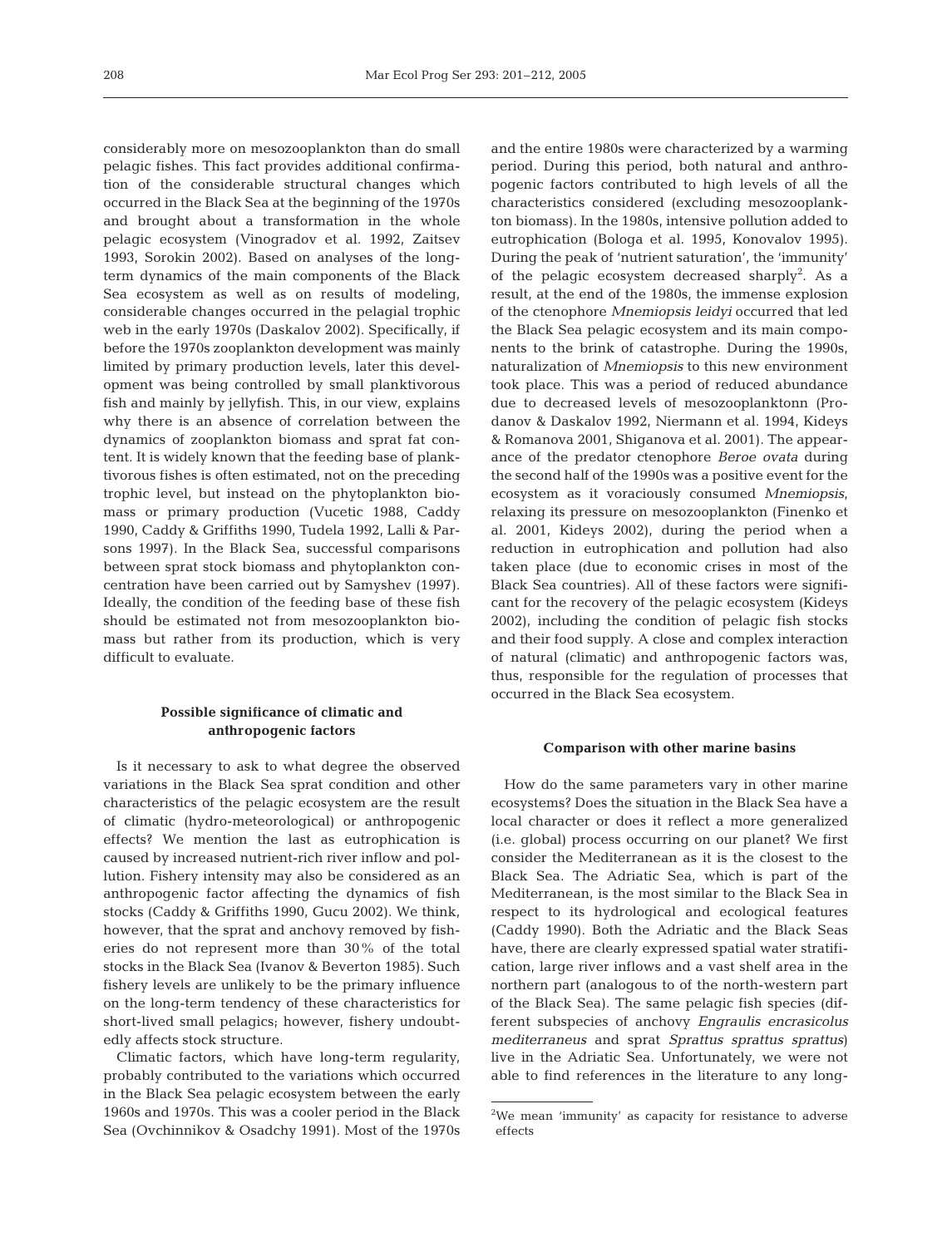term data on the fat content of these species or in others (e.g. *Sardina pilchardus*) in the Adriatic Sea or in the Mediterranean as whole, which could be compared with extensive data on the Black Sea sprat. However, there are data on the long-term variability of stock biomass and catches for Adriatic sprat and anchovy (Vucetic 1988, Caddy 1990, Caddy & Oliver 1994, Arneri 1996, Fiorentini et al. 1997, Cingolani et al. 1998, Sinovcic 2000, Azzali et al. 2001, Bombace 2001).

The data on sprat biomass variability in the Adriatic from 1977 to 1996 (Azzali et al. 2001) are similar to the data on Black Sea sprat fat content. Both increase similarly from the early 1970s until the 1980s, biomass fluctuates strongly during the 1980s, falls catastrophically in 1989, and recovers in the first half of the 1990s. The sole discrepancy is that Adriatic stocks again sharply decreased during the second part of the last decade, the reason for which is not clear to us. The data on anchovy in the Adriatic Sea (Sinovcic 2000, Bombace 2001) show similar tendencies: the same steady biomass and catch increment from the 1970s to the 1980s and a sharp decrease in 1989 with an increase following in 1994. The abundance, biomass and primary production of phytoplankton in the Adriatic Sea behave in a similar manner (Vucetic 1988, Caddy 1990, Marasovich et al. 1998). The long-term dynamics of the hydrometeorological regime, eutrophication and pollution in the Adriatic Sea are, in general, similar to those in the Black Sea (Caddy 1990, Halim 1992, Konovalov 1995). These similarities indicate a common factor (or group of factors) acting on both ecosystems.

These factors include not only climate but also increased eutrophication and pollution. As for 'immunity', the Adriatic ecosystem also weakened towards the end of the 1980s, similarly to that of the Black Sea. Although the catastrophic events caused by *Mnemiopsis* invasion were absent in the Adriatic Sea, some other adverse phenomena caused by massive mucus accumulation (gelatinous aggregates, or so-called 'marine snow') took place (Maley 1995). This process decreased the oxygen concentration of the water and consequently caused considerable elimination of many components of the pelagic ecosystem. Unexpectedly, during this period, a considerable increase in biomass and catches of sardine was observed (Caddy 1990, Arneri 1996, Cingolani et al. 1998, Marano et al. 1998, Bombace 2001). Perhaps favorable environmental conditions for sardine do not conform to those for anchovy and sprat. The rise of phytoplankton biomass reveals an increase in nutrient levels in the Adriatic Sea. The sardine *Sardina pilchardus* may play the same role in the Adriatic Sea as the medusa *Aurelia aurita* and ctenophore *Mnemiopsis leidyi* in the Black Sea, namely an inhibitor for sprat and anchovy stocks. Nevertheless, fishery pressures on the increased phytoplankton levels cannot be excluded (Caddy & Griffiths 1990), although Bombace (2001) disagrees with this.

Data on other regions of the Mediterranean basin also show trends comparable with the Adriatic and Black Seas (Caddy & Griffiths 1990, Caddy & Oliver 1994, Lleonart & Recasens 1996, Fiorentini et al. 1997). This includes the anchovy stock biomass and catches in the Ionian and the Aegean seas (Stergiou 1988), the Tyrrhenian Sea (Arneri 1996, Bombace 2001), Lyons Bay, Catalonia region, the Bolear and the Andaluse Seas (Lopez-Cazorla & Sanchez 1986, Pertierra & Lleonart 1992). In the Catalonia region, a relationship between anchovy catches and primary production was reported (Tudela 1992).

Moreover, some other data show that similar interannual dynamics are also observed in other seas of the Atlantic basin (Caddy 1990, Laevastu 1993). Similar fluctuations were found in many species among which we only mention a few: Iceland herring *Clupea harengus harengus* (Bakken 1983), Iceland and Barents capelin *Mallotus vilosus vilosus* (Yakobsson 1991), Benguela anchovy *Engraulis meridionalis* (Lluch-Belda et al. 1992), South African anchovy *E. capensis* (Shelton et al. 1993), California anchovy *E. mordax* and California sardine *Sardinops caerulea* and Japanese sardine *S. sagax melanostica* (Lluch-Belda et al. 1992). In all of these cases, a rise of stock biomass and catches from the 1970s to 1980s, a strong fall at the end of the 1980s, and a recovery (in those cases where data are available) in the 1990s were observed.

Undoubtedly, the long-term fluctuations revealed have a global character as was suggested by Niermann et al. (1999), who analyzed the dynamics of plankton biomass in the World Ocean, and by Klyashtorin (1998, 2003) who studied the dynamics of catches and stock biomass of marine fishes. The latter scientist related these dynamics with the long-term oscillations in the rotational velocity of the Earth as affecting the intensity of circulation in the oceans. A significant amount of information considering the regularity of climatic changes in the World Ocean that are relevant to the dynamics of fish stocks can be found in the publications of Levitus (1994), Doumenge (1997), Issar (1997), and Lalli & Parsons (1997).

We conclude that: (1) data on fish fat content (as we have demonstrated using the the Black Sea sprat as an example) provide a powerful indicator for characterizing one of the most important features of stock condition (i.e. food supply); (2) this indicator is closely related to other characteristics of stock condition (especially with biomass); (3) due to the simple and rapid method of determination, which allows large numbers of field samples, fish fat content could be used as an indispensable parameter for monitoring the general condition of populations as well as of pelagic ecosystems.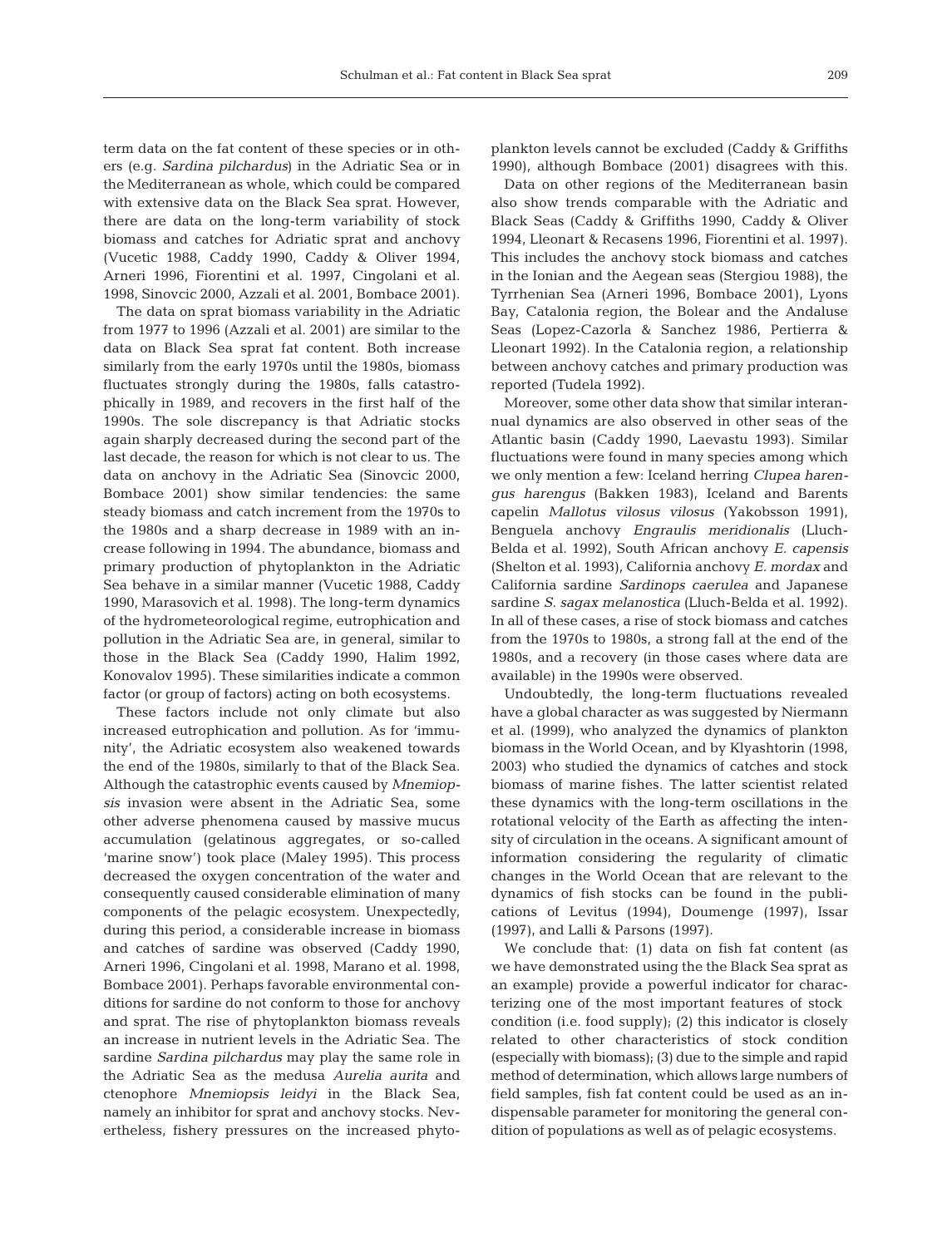*Acknowledgements*. This work was supported by State Programs of the National Academy of Sciences of Ukraine (No. 3.3.4.3/09.01.1996 and No. 3.3.4.3/19.01.1999) and a Linkage Grant (ENVIR.LG: 97.3262) from NATO. We thank the crews of Research Vessels of IBSS and YugNIRO as well as of commercial vessels which helped us in sample collection.

#### LITERATURE CITED

- Ackman RG (1980) Fish lipids. Part 1. In: Conell JJ (ed) Advances of fish science and technology. Fishery News Books, Oxford, p 86–103
- Anninsky BE (1990) Energy balance of medusae *Aurelia aurita* in the Black sea condition. In: Shulman GE, Finenko GA (eds) Bioenergetics of hydrobionts. Naukova Dumka, Kiev, p 11–32 (in Russian)
- Arnery E (1996) Fisheries resources assessment and management in the Adriatic and Ionian seas. FAO-CFCM Third Technical Consultation on Stock Assessment in the Central Mediterranean. Tunis 8–12 November 1994. FAO Fish Rep 533(Suppl):7–20
- Azzali M, Cosini G, Luna (2001) Fluctuations in space and time of pelagic populations in the Adriatic sea from 1976 to 1996. Arch Oceanogr Limnol 22:127–132
- Bakken E (1983) Recent history of Atlanto-Scandinavian herring stocks. FAO Fish Rep 291:521–536
- Bologa AS, Bodeanu N, Petran A, Tiganus V, Zaitsev YuP (1995) Major modification of the Black Sea benthic and planktonic biota in the last three decades. Bull Inst Oceanogr 15:85–110
- Bombace G (2001) Influence of climatic changes on stocks, fish species and marine ecosystems in the Mediterranean sea. Arch Oceanogr Limnol 22:67–72
- Bryantseva YuV, Bryantsev VA, Kovalchuk LA, Samyshev EZ (1996) For the question of long-term changes of biomass in diatom and peridinien algaes of the Black sea in relation with atmospheric activity. Ekologiya Morya 45:13–18 (in Russian)
- Caddy JF (1990) Tendences récents des pêches méditerrannées. Etude et Revues (Conseil Général des Pêches pour la Méditerranée), FAO, Rome, p 1–54
- Caddy JF, Griffiths RC (1990) A perspective on recent fisheryrelated events in the Black sea. In: Recent trends in the fisheries and environment in the general fisheries for the Mediterranean (GFCM) area. GFCM Stud Rev 63: 43–71
- Caddy JF, Oliver P (1994) Some future perspectives for assessment and management of Mediterranean fisheries for demersal and shellfish resources, and small pelagic fish. In: Caddy JF (ed) Resource and environmental issues relevant to Mediterranean fisheries management. GFCM Stud Rev 66:19–60
- Chashchin AK (1998) The anchovy and other pelagic fish stocks transformations in the Azov-Black Sea Basin under environmental and fisheries impact. In: Celikkale MS, Duzgunes E, Okumus J, Mutlu C (eds) The Proceedings of the First International Symposium on Fisheries and Ecology. 2–4 Sept. 1988, Trabzon, Turkey, p 1–10
- Cingolani N, Arneri E, Gianetti G, Santojanni A, Belardinelli A (1998) Assessment of anchovy and sardine stocks in the Adriatic sea by means of population dynamics. Biol Mar Medit 5(3):321–330
- Daskalov GM (2002) Overfishing drives a trophic cascade in the Black Sea. Mar Ecol Prog Ser 225:53–63
- Domashenko GP, Mikhailyuk AN, Chashchin AK, Shlyakhov

VA, Yuriev GS (1985) Modern state of commercial stocks of anchovy, sprat and whiting in the Black Sea. In: Shlyakhov VA (ed) Oceanological and fishery investigations of the Black Sea. Agropromizdat, Moscow, p 87–100 (in Russian)

- Doumenge F (1997) The Mediterranean crises: is it a positive or negative process? UN university lecture, The United Nations University, UNU Headquarters on 15 July 1996 and at the Global Environment information Centre (GEIC) in November 1996, Tokyo, p 2–10
- Finenko GA, Anninsky BE, Romanova ZA, Abolmasova GI, Kideys AE (2001) Chemical composition, respiration and feeding rates of the new alien ctenophore, *Beroe ovata*, in the Black Sea. Hydrobiologia 451:177–186
- Fiorentini L, Caddy JF, de Leiva JI (1997) Long- and shortterm trends of Mediterranean fishery resourses. GFCM Stud Rev 69:1–14
- Fraser AJ, Gamble JC, Sargent JR (1988) Changes in lipid content, lipid class composition of developing eggs and unfed larvae of cod (*Gadus morhua*). Mar Biol 89:307–313
- Gucu AC (2002) Can overfishing be responsible for the successful establishment of *Mnemiopsis leidyi* in the Black sea? Estuar Coast Shelf Sci 54:439–451
- Hakanson JL (1989a) Analysis of lipid components for determining the condition of anchovy larvae *Engraulis mordax*. Mar Biol 102:143–151
- Hakanson JL (1989b) Condition of larval anchovy (*Engraulis mordax*) in the Southern California Bight, as measured through lipid analysis. Mar Biol 102:153–160
- Halim J (1992) Pollution problems in the Mediterranean Sea. Bull Inst Oceanogr 11:27–42
- Hardy R, Mackie PR (1969) Seasonal variations in some of the lipid component of sprat (*Sprattus sprattus*). J Sci Food Agric 20:193–198
- Issar A (1997) Climate change: Is it a positive or negative processes? UN university lecture, The United Nations University, UNU Headquarters on 15 July 1996 and at the Global Environment information Centre (GEIC) in November 1996, Tokyo, p 10–13
- Ivanov LS, Beverton RJH (1985) The fisheries resources of the Mediterranean. Part 2: Black Sea. GFCM Stud Rev 60:  $1 - 135$
- Kideys AE (2002) Fall and rise of the Black Sea ecosystem. Science 297:1482–1484
- Kideys AE, Romanova ZA (2001) Distribution of macrogelatinous zooplankton in the southern Black Sea during 1996–1999. Mar Biol 139:535–547
- Kideys AE, Gordina AD, Bingel F, Niermann U (1999) The effect of environmental conditions on the distribution of eggs and larvae of anchovy in the Black sea. ICES J Mar Sci 56(Suppl):58–64
- Klyashtorin LB (1998) Long-term climate change and main commercial fish production in the Atlantic and Pacific. Fish Res 37:115–125
- Klyashtorin LB (2003) Climate change and long-term fluctuations of commercial catches. The possibility of forecasting. FAO Fish Tech Pap 410:1–86
- Konovalov SK, Ivanov LI, Murray JW, Eremeeva LV (1999) Eutrophication: a plausible cause for changes in hydrochemical structure. In: Besiktepe ST, Umluata U, Bologa AS (eds) Environmental degradation of the Black Sea: challenges and remedies. NATO Science Series. 2. Environmental Security Vol 56. Kluwer Academic Publishers, Dordrecht, p 61–74
- Konovalov SM (1995) Anthropogenic impact and ecosystems of the Black Sea. Bull Inst Oceanogr 15:53–82
- Kovalev AV, Gubanova AD, Kideys AE, Melnikov VV and 6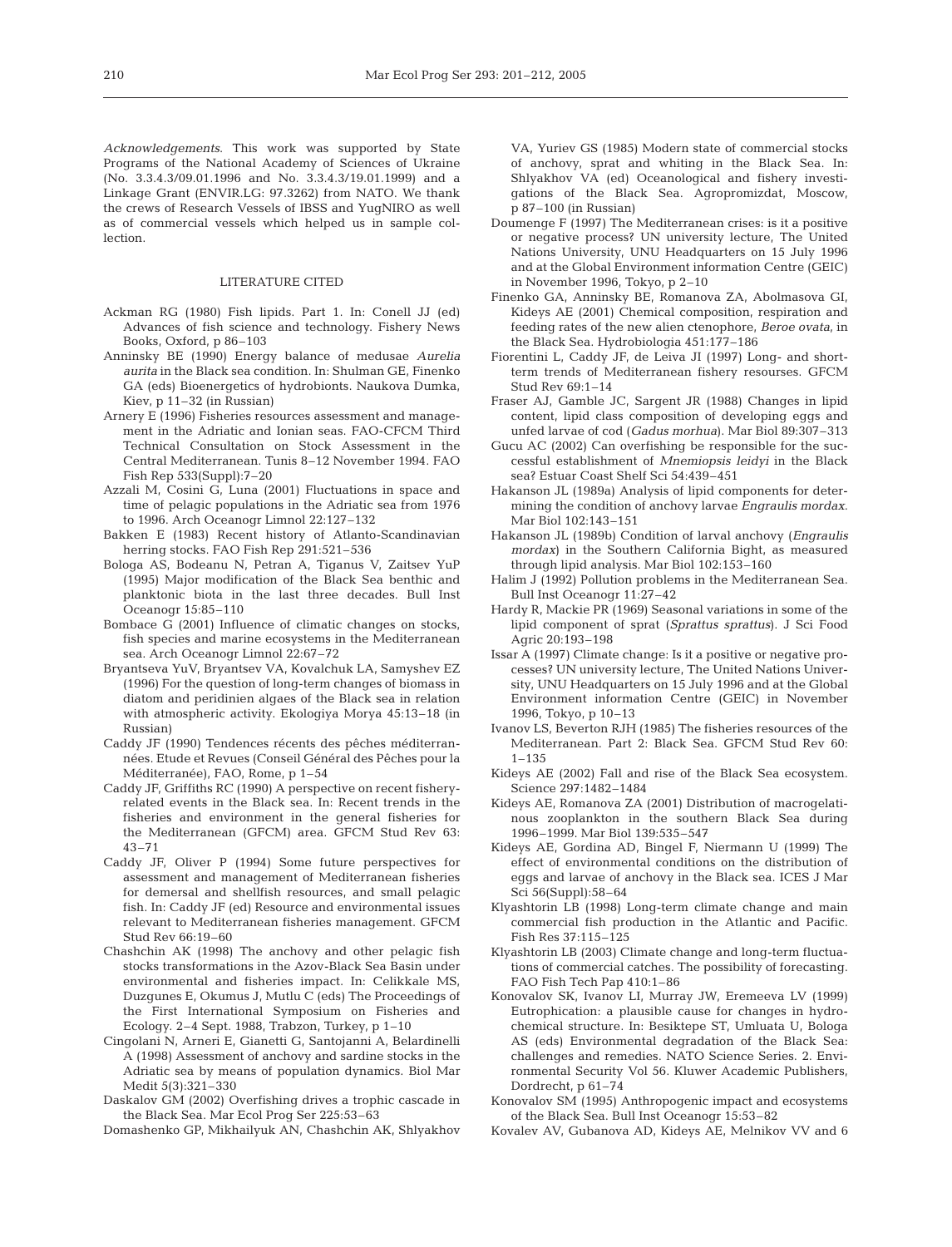others (1998) Long-term changes in the biomass and composition of fodder zooplankton in coastal regions of the Black Sea during the period 1957–1996. In: Ivanov I, Oguz T (eds) Ecosystem modeling as a management tool for the Black Sea. NATO Science Series. 2. Environmental Security, Vol 47(1). Kluwer Academic Publishers, Dordrecht, p 209–219

- Kreps EM (1981) Lipids of cell membranes. Nauka, Leningrad (in Russian)
- Laevastu T (1993) Marine climate, weather and fisheries. Halstead Press, New York
- Lalli CM, Parsons TR (1997) Biological oceanography. An introduction. 2nd edn. Butterworth & Heinemann, Oxford
- Levitus S (1994) World ocean atlas. Inform Rep No. 13, National Oceanographic Data Center, Ocean Climate Laboratory, Washington, DC
- Lleonart J, Recasens L (1996) Fisheries and environment in the Mediterranean Sea. In: Caddy JF (ed) Resource and environmental issues relevant to Mediterranean fisheries management. GFCM Stud Rev 66:5–18
- Lluch-Belda D, Schwartzlose RA, Serra R, Parrish RH, Kawasata T, Hedgecock D, Crawford RJM (1992) Sardine and anchovy regime fluctuations of abundance in four regions of the world oceans: a workshop report. Fish Oceanogr 1(4):339–347
- Lopez-Cazorla A, Sanchez PE (1986) Evaluacion del stock de la anchoa, *Engraulis* (L), de la pesqeria de Cataluna, a partir de datos de frecuencias de tallas. Bol Inst Esp Oceanogr 3:67–72
- Love RM (1970) The chemical biology of fishes, Vol 1. Academic Press, London/New York
- Love RM (1980) The chemical biology of fishes, Vol 2. Academic Press, London/New York
- Lovern JA (1964) The lipids of marine organisms. Oceanogr Mar Biol Annu Rev 2:169–191
- Maley A (1995) Gelatinous aggregates in the northern Adriatic Sea. Bull Inst Oceanogr 15:149–157
- Marano G, Casavola N, Rizzi E, De Ruggieri P, Lo Capulo S (1998) Valutazione delle risorse stock di sardine e alici nell'Adriatico meridionale. Anni 1984–1996. Biol Mar Medit 5:313–320
- Marasovich I, Pucher-Petkovic T, Hernandez A (1998) Phytoplankton productivity of the Adriatic Sea in relation to pelagic fisheries. Biljeske-Notes 72:1–8
- Mikaelyan AS (1997) Long-term variability of phytoplankton communities in the open Black Sea in relation to environmental changes. In: Ozsoy E, Mikaelyan A (eds) Sensitivity to change: Black Sea, Baltic Sea and North Sea. Kluwer Academic Publishers, Dordrecht, p 105–116
- Minyuk GS, Shulman GE, Shchepkin VYa, Yuneva TV (1997) Black Sea sprat: the relationship between lipid dynamics, biology and fishery. Ekosi-Hydrophysica, Sevastopol (in Russian)
- Mironov GN (1971) Biomass and distribution of medusa *Aurelia aurita* according to the catches with the bottom trawl in the Black Sea in the period 1942–1962. Biologiya Morya 14:49–69 (in Russian)
- Niermann U, Bingel F, Gerban A, Gordina AD and 6 others (1994) Distribution of anchovy eggs and larvae in the Black Sea in 1991–1992. ICES J Mar Sci 51:395–406
- Niermann U, Kideys AE, Kovalev AV, Melnikov V, Belokopytov V (1999) Fluctuations of pelagic species of the ocean and Black Sea during 1980–1995. In: Besiktepe ST, Umluata U, Bologa AS (eds) Environmental degradation of the Black Sea: challenges and remedies. NATO Science Series. 2. Environmental Security, Vol 56. Kluwer Academic Publishers, Dordrecht, p 147–174
- Oguz T, Ducklow HW, Purcell JE, Malanotte-Rizzoli P (2001) Modeling the response of top-down control exerted by gelatinous carnivores on the Black Sea pelagic food web. J Geophys Res 106:4543–4564
- Ovchinnikov IM, Osadchy AS (1991) Secular variability of winter climatic conditions influencing peculiarities of hydrological conditions in the Black Sea. In: Variability of the Black Sea ecosystem. Nauka, Moscow, p 85–89 (in Russian).
- Pertierra JP, Lleonart J (1992) A study of the population dynamics of the Northwestern Mediterranean anchovy using LCA (length cohort analysis). Rapp PV Reun 33:252
- Prodanov K, Daskalov G (1992) Stock assessments of sprat along Bulgarian Black Sea coast (1976–1990). Rapp PV Reun 33:305
- Prodanov K, Mikhailov K, Daskalov G, Maxim K, Chashchin A, Arkhipov A, Shlyakhov V, Ozdamar E (1997) Environmental management in the Black Sea and their rational exploitation. GFCM Stud Rev No 68. FAO, Rome
- Samyshev EZ (1997) Forecasting of sprat stock in the Black Sea. Rybnoe Khozyaistvo 6:40–42 (in Russian)
- Shatunovsky MI (1980) Ecological regularities in marine fishes. Nauka, Moscow (in Russian)
- Shelton PA, Armstrong MJ, Rool BA (1993) An overview of the application of the daily egg production method in the assessment and management of anchovy in the Southern Atlantic. Bull Mar Sci 53:778–794
- Shiganova TA, Mirzoyan ZA, Studenikina EA, Volovik SP and 5 others (2001) Population development of the invader ctenophora *Mnemiopsis leidyi* in the Black Sea and in other seas of the Mediterranean basin. Mar Biol 139:431–445
- Shulman GE (1960) Dynamics of fat content of the fish body. Uspekhi Sovremennoy Biologii 49:225–239 (in Russian)
- Shulman GE (1963) Determination of fish food supply. Zool Zh 42:581–588 (in Russian)
- Shulman GE (1966) Dynamics of fat content in the body of some Black Sea fishes. Proceedings of Azov-Black Sea Institute of Marine Fish Oceanogr 24:183–197 (in Russian)
- Shulman GE (1974) Life cycles of fish. Physiology and biochemistry. Hulsted Press, John Wiley & Sons, New York
- Shulman GE, Dobrovolov IS (1979) The state of affairs in ecologo-physiological studies of Black Sea fishes. In: Greze VN (ed) The foundations of biological productivity of the Black Sea. Naukova Dumka, Kiev, p 321–340 (in Russian)
- Shulman GE, Love RM (1999) The biochemical ecology of marine fishes. Adv Mar Biol 36:1–352
- Shulman GE, Urdenko SYu (1989) Productivity of fishes of the Black Sea. Naukova Dumka, Kiev (in Russian)
- Shulman GE, Chashchin AK, Minyuk GS, Shchepkin VYa, Nikolsky VN, Dobrovolov IS, Dobrovolova SG, Zhigunenko AS (1994) Long-term monitoring of Black Sea sprat condition. Doklady Akademii Nauk 335:124–126 (in Russian)
- Sidorov VS (1983) Ecological biochemistry of fish lipids. Nauka, Leningrad (in Russian)
- Sinovcic G (2000) Anchovy, *E. encrasicolus*: biology, population dynamics and fisheries case study. Acta Adriat 41:3–53
- Sorokin YuI (2002) The Black Sea. Ecology and oceanography. Backhuys Publisher, Leiden
- Stergiou KI (1988) Multivariate analysis of the commercial fishery of the Northwestern Coast of Greece, 1984–1981. Acta Adriat 29:161–170
- Svetovidov AN (1964) The fishes of the Black Sea. Nauka, Moscow, Leningrad (in Russian)
- Tudela S (1992) Assessment of the ecological footprint of fishing in the Catalon central coast (NE Spain). CIESM Workshop series. Bull Comm Int Explor Sci Mer Mediter 12:79–82